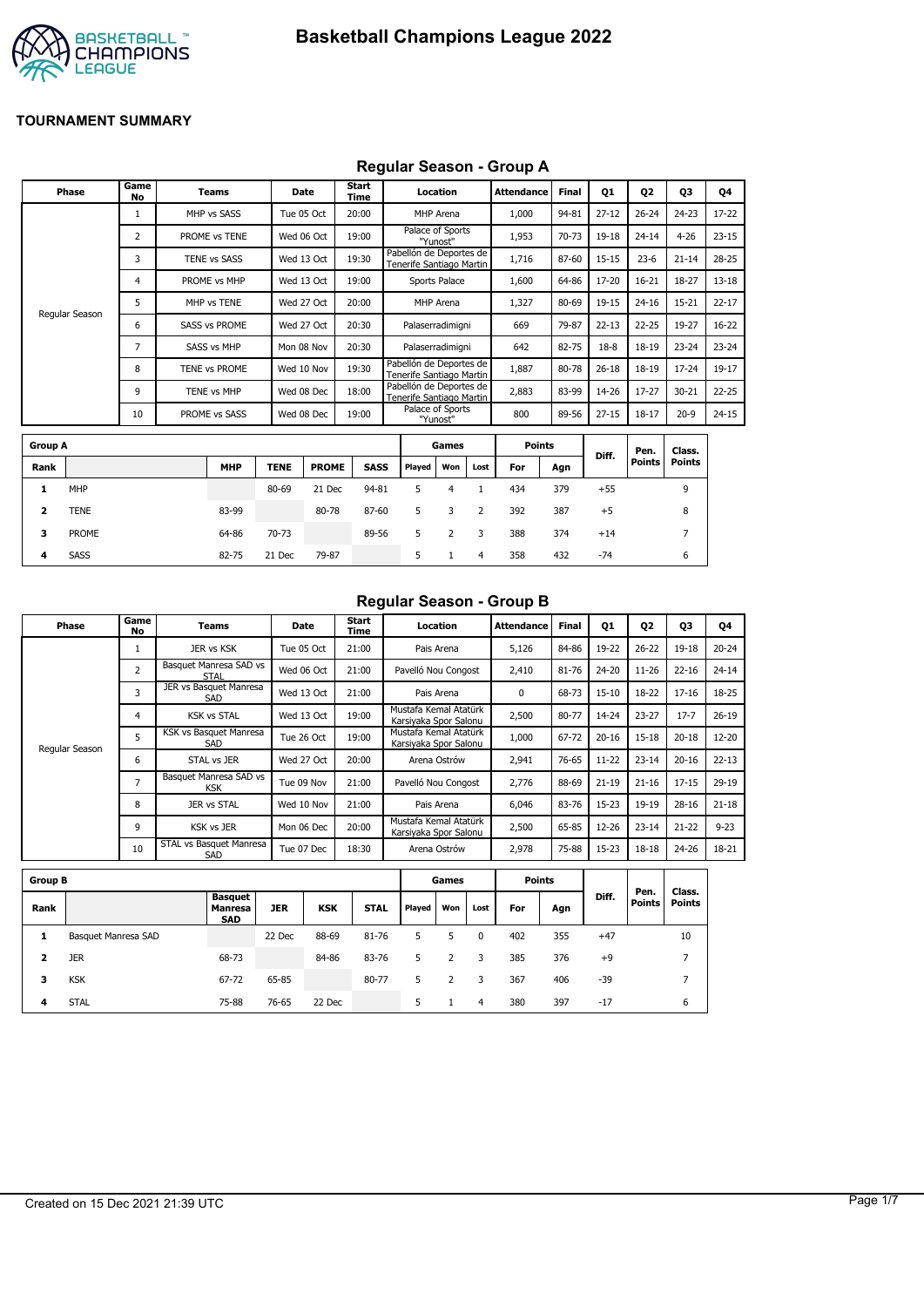

## **Regular Season - Group C**

|                | Phase          | Game                      | Teams               | <b>Date</b> |             | Start         |                                             | Location               |                | <b>Attendance</b> | <b>Final</b> | Q1        | Q <sub>2</sub> | 03             | 04        | OT <sub>1</sub> |
|----------------|----------------|---------------------------|---------------------|-------------|-------------|---------------|---------------------------------------------|------------------------|----------------|-------------------|--------------|-----------|----------------|----------------|-----------|-----------------|
|                |                | <b>No</b><br>$\mathbf{1}$ | LAVR vs JDA         |             | Tue 05 Oct  | Time<br>19:30 | Peace and Friendship                        | Stadium                |                | 400               | 65-63        | $16 - 14$ | $14 - 14$      | $14 - 15$      | $21 - 20$ |                 |
|                |                | 2                         | NIZH vs Unicaja SD  |             | Wed 06 Oct  | 19:00         | Cultural Entertainment<br>Complex "Nagorny" |                        |                | 326               | 62-79        | 19-23     | $18 - 17$      | $12 - 12$      | $13 - 27$ |                 |
|                |                | 3                         | JDA vs NIZH         |             | Tue 19 Oct  | 20:30         | Palais des Sport Jean-                      | Michel Geoffroy        |                | 1                 | 89-75        | 12-26     | $28 - 13$      | $23 - 13$      | $26 - 23$ |                 |
|                |                | $\overline{4}$            | Unicaja SD vs LAVR  |             | Wed 20 Oct  | 20:30         | Palacio de Deportes<br>Jose Maria Martin    | Carpena                |                | 4,473             | 86-70        | $20 - 20$ | $25 - 15$      | $21 - 21$      | $20 - 14$ |                 |
|                | Regular Season | 5                         | Unicaja SD vs JDA   | Mon 01 Nov  |             | 20:30         | Palacio de Deportes<br>Jose Maria Martin    | Carpena                |                | 4,919             | 83-54        | $21 - 22$ | $15 - 7$       | $26 - 7$       | $21 - 18$ |                 |
|                |                | 6                         | LAVR vs NIZH        |             | Tue 02 Nov  | 19:30         | Peace and Friendship                        | Stadium                |                | 500               | 95-86        | 28-27     | $21 - 17$      | $13 - 15$      | 18-21     | $15-6$          |
|                |                | 7                         | <b>NIZH vs LAVR</b> |             | Wed 17 Nov  | 19:00         | Cultural Entertainment<br>Complex "Nagorny" |                        |                | 481               | 74-62        | $21 - 20$ | 19-11          | $13 - 17$      | $21 - 14$ |                 |
|                |                | 8                         | JDA vs Unicaja SD   | Tue 16 Nov  |             | 20:30         | Palais des Sport Jean-                      | Michel Geoffroy        |                | 4,000             | 78-68        | $21 - 15$ | $26 - 17$      | $13 - 17$      | 18-19     |                 |
|                |                | 9                         | <b>JDA vs LAVR</b>  |             | Tue 14 Dec  | 20:30         | Palais des Sport Jean-                      | <b>Michel Geoffrov</b> |                | 4,000             | 73-49        | $24 - 14$ | $14 - 15$      | $22 - 13$      | $13 - 7$  |                 |
|                |                | 10                        | Unicaja SD vs NIZH  | Wed 15 Dec  |             | 20:30         | Palacio de Deportes<br>Jose Maria Martin    | Carpena                |                | 6,137             | 93-69        | $15 - 17$ | $23 - 8$       | $27 - 25$      | 28-19     |                 |
| <b>Group C</b> |                |                           |                     |             |             |               |                                             | Games                  |                | <b>Points</b>     |              |           | Pen.           | Class.         |           |                 |
| Rank           |                |                           | Unicaja<br>SD       | <b>JDA</b>  | <b>LAVR</b> | <b>NIZH</b>   | Played                                      | Won                    | Lost           | For               | Agn          | Diff.     | <b>Points</b>  | <b>Points</b>  |           |                 |
| 1              | Unicaja SD     |                           |                     | 83-54       | 86-70       | 93-69         | 5                                           | $\overline{4}$         | $\mathbf{1}$   | 409               | 333          | $+76$     |                | 9              |           |                 |
| 2              | <b>JDA</b>     |                           | 78-68               |             | 73-49       | 89-75         | 5                                           | 3                      | $\overline{2}$ | 357               | 340          | $+17$     |                | 8              |           |                 |
| з              | <b>LAVR</b>    |                           | 21 Dec              | 65-63       |             | 95-86         | 5                                           | $\overline{2}$         | 3              | 341               | 382          | $-41$     |                | $\overline{7}$ |           |                 |
| 4              | <b>NIZH</b>    |                           | 62-79               | 21 Dec      | 74-62       |               | 5                                           | $\mathbf{1}$           | $\overline{4}$ | 366               | 418          | $-52$     |                | 6              |           |                 |

#### **Regular Season - Group D**

| Phase          | Game<br>No     | Teams                                           | Date       | Start<br>Time | Location                          | <b>Attendance</b> | <b>Final</b> | Q1        | Q <sub>2</sub> | 03        | Q4        |
|----------------|----------------|-------------------------------------------------|------------|---------------|-----------------------------------|-------------------|--------------|-----------|----------------|-----------|-----------|
|                |                | Universo Treviso Basket<br><b>SSDRL vs RIGA</b> | Tue 05 Oct | 20:30         | Palaverde                         | 1,353             | $91 - 85$    | $23 - 22$ | 19-30          | $23 - 12$ | $26 - 21$ |
|                | 2              | SZOM vs AEK                                     | Wed 06 Oct | 18:00         | Savaria Arena                     | 2,200             | 83-78        | 19-21     | 19-14          | 19-19     | $26 - 24$ |
|                | 3              | AEK vs Universo Treviso<br><b>Basket SSDRL</b>  | Tue 19 Oct | 19:30         | Ano Liosia Olympic<br>Sports Hall | 1,900             | 77-92        | 18-23     | 18-27          | $24 - 15$ | $17 - 27$ |
|                | 4              | RIGA vs SZOM                                    | Wed 20 Oct | 19:00         | Arena Riga                        | 530               | 74-80        | $11 - 16$ | $26 - 19$      | 24-29     | $13 - 16$ |
|                | 5              | RIGA vs AEK                                     | Wed 03 Nov | 19:00         | Arena Riga                        | 0                 | $92 - 76$    | $27 - 15$ | 19-19          | $22 - 22$ | 24-20     |
| Regular Season | 6              | Universo Treviso Basket<br>SSDRL vs SZOM        | Wed 03 Nov | 20:30         | Palaverde                         | 1,609             | 68-60        | $9 - 15$  | $23 - 12$      | $23 - 17$ | $13 - 16$ |
|                | $\overline{ }$ | AEK vs RIGA                                     | Mon 15 Nov | 19:30         | Ano Liosia Olympic<br>Sports Hall | 1,150             | 88-79        | $25 - 25$ | $15 - 12$      | 18-21     | $30 - 21$ |
|                | 8              | SZOM vs Universo Treviso<br><b>Basket SSDRL</b> | Wed 17 Nov | 18:00         | Savaria Arena                     | 2,200             | 81-80        | 18-24     | $23-9$         | 18-24     | $22 - 23$ |
|                | 9              | RIGA vs Universo Treviso<br><b>Basket SSDRL</b> | Tue 14 Dec | 19:00         | Arena Riga                        | 500               | 74-71        | 16-15     | 18-28          | $17 - 10$ | $23 - 18$ |
|                | 10             | AEK vs SZOM                                     | Tue 14 Dec | 19:30         | Ano Liosia Olympic<br>Sports Hall | 1,250             | 83-89        | 15-26     | $23 - 16$      | $23 - 23$ | $22 - 24$ |

| <b>Group D</b> |                               |             |                                                                    |             |            |        | Games |      |     | <b>Points</b> |       |                |                         |
|----------------|-------------------------------|-------------|--------------------------------------------------------------------|-------------|------------|--------|-------|------|-----|---------------|-------|----------------|-------------------------|
| Rank           |                               | <b>SZOM</b> | <b>Universo</b><br><b>Treviso</b><br><b>Basket</b><br><b>SSDRL</b> | <b>RIGA</b> | <b>AEK</b> | Played | Won   | Lost | For | Agn           | Diff. | Pen.<br>Points | Class.<br><b>Points</b> |
|                | <b>SZOM</b>                   |             | 81-80                                                              | 22 Dec      | 83-78      | 5      | 4     |      | 393 | 383           | $+10$ |                | 9                       |
| $\overline{2}$ | Universo Treviso Basket SSDRL | 68-60       |                                                                    | 91-85       | 22 Dec     | 5      | 3     | 2    | 402 | 377           | $+25$ |                | 8                       |
| 3              | <b>RIGA</b>                   | 74-80       | 74-71                                                              |             | $92 - 76$  | 5.     | 2     | 3    | 404 | 406           | $-2$  |                | ∍                       |
| 4              | <b>AEK</b>                    | 83-89       | 77-92                                                              | 88-79       |            | 5.     |       | 4    | 402 | 435           | $-33$ |                | 6                       |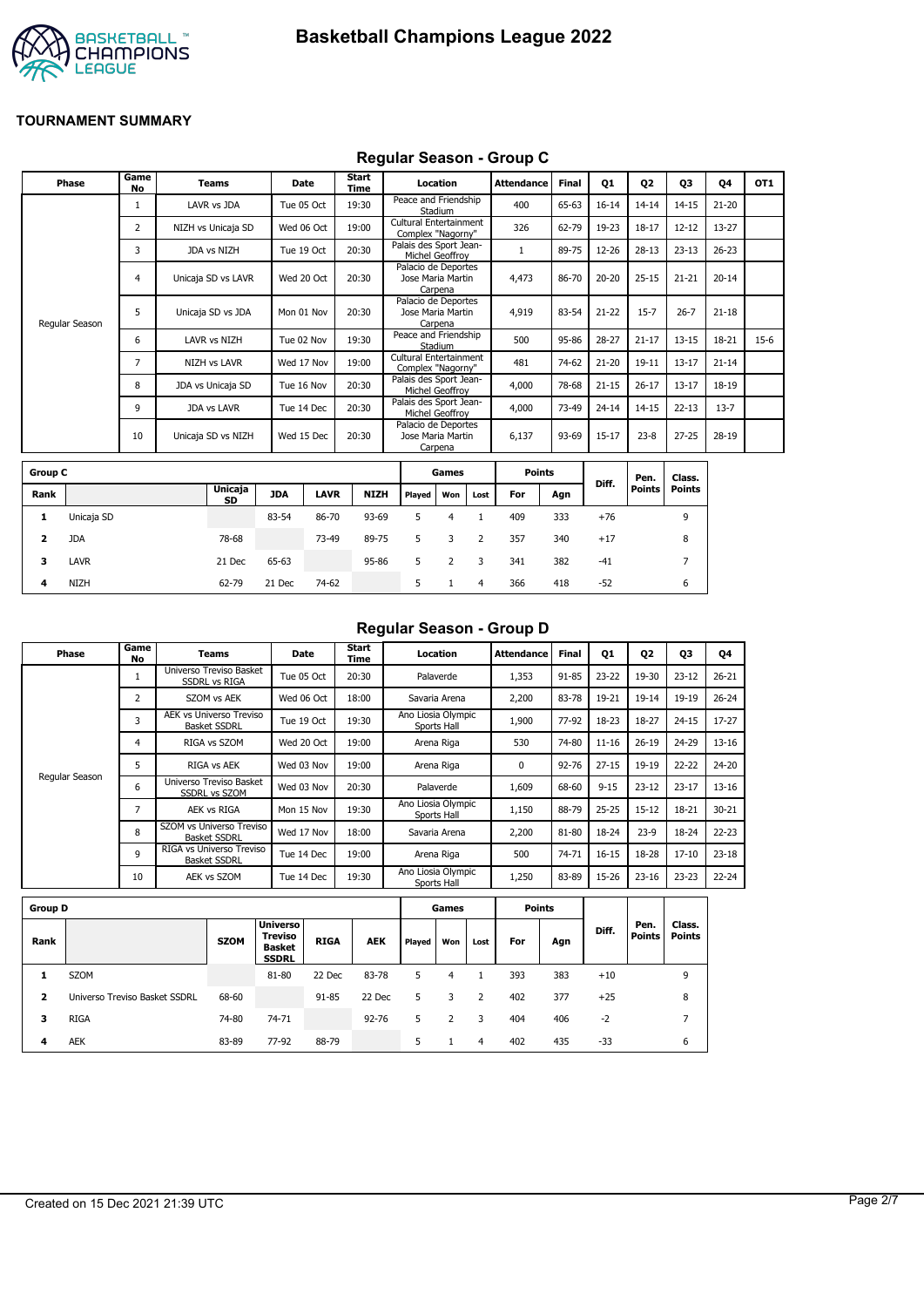

#### **Regular Season - Group E**

|                         |                |                   |                     |             |             | .                    |                   |                |              |                   |              |           |               |                |           |
|-------------------------|----------------|-------------------|---------------------|-------------|-------------|----------------------|-------------------|----------------|--------------|-------------------|--------------|-----------|---------------|----------------|-----------|
|                         | <b>Phase</b>   | Game<br><b>No</b> | <b>Teams</b>        |             | Date        | <b>Start</b><br>Time |                   | Location       |              | <b>Attendance</b> | <b>Final</b> | Q1        | 02            | Q3             | Q4        |
|                         |                | 1                 | <b>IGOK vs PAOK</b> |             | Tue 05 Oct  | 18:30                | Sportska Dvorana  | Laktaši        |              | 700               | 68-64        | $19-12$   | $7 - 20$      | $17 - 17$      | $25 - 15$ |
|                         |                | 2                 | <b>GALA vs NYMB</b> |             | Wed 06 Oct  | 21:00                | Sinan Erdem Arena |                |              | 1,200             | 101-85       | $23 - 26$ | 29-22         | $23-19$        | $26 - 18$ |
|                         |                | 3                 | PAOK vs NYMB        |             | Tue 12 Oct  | 19:30                | PAOK Sports Arena |                |              | 1,500             | 83-84        | $11 - 21$ | $24 - 19$     | $23 - 25$      | $25-19$   |
|                         |                | 4                 | <b>IGOK vs GALA</b> |             | Wed 13 Oct  | 18:30                | Sportska Dvorana  | Laktaši        |              | 1,000             | 85-89        | $17 - 27$ | $27 - 25$     | $23 - 16$      | 18-21     |
|                         |                | 5                 | PAOK vs GALA        |             | Mon 25 Oct  | 19:30                | PAOK Sports Arena |                |              | 2,500             | $81 - 74$    | $12 - 24$ | $21 - 12$     | $22 - 17$      | $26 - 21$ |
|                         | Regular Season | 6                 | NYMB vs IGOK        |             | Tue 26 Oct  | 18:30                |                   | Kralovka Arena |              | 1,370             | 86-82        | $16 - 14$ | $30 - 21$     | 18-31          | $22 - 16$ |
|                         |                | 7                 | <b>GALA vs IGOK</b> |             | Tue 09 Nov  | 20:00                | Sinan Erdem Arena |                |              | 1,516             | 82-74        | $15-19$   | $19 - 15$     | $26 - 25$      | $22 - 15$ |
|                         |                | 8                 | <b>NYMB vs PAOK</b> |             | Tue 09 Nov  | 18:30                |                   | Kralovka Arena |              | 1,790             | $71 - 75$    | $21 - 21$ | 19-16         | $21 - 12$      | $10 - 26$ |
|                         |                | 9                 | <b>IGOK vs NYMB</b> |             | Tue 07 Dec  | 18:30                | Sportska Dvorana  | Laktaši        |              | 400               | 76-69        | $26 - 25$ | $13 - 19$     | $23 - 8$       | $14 - 17$ |
|                         |                | 10                | <b>GALA vs PAOK</b> |             | Wed 08 Dec  | 20:00                | Sinan Erdem Arena |                |              | 3,273             | 87-75        | 28-22     | $20 - 18$     | $28 - 18$      | $11 - 17$ |
| <b>Group E</b>          |                |                   |                     |             |             |                      |                   | Games          |              | <b>Points</b>     |              |           | Pen.          | Class.         |           |
| Rank                    |                |                   | <b>GALA</b>         | <b>NYMB</b> | <b>IGOK</b> | <b>PAOK</b>          | Played            | Won            | Lost         | For               | Agn          | Diff.     | <b>Points</b> | <b>Points</b>  |           |
| 1                       | <b>GALA</b>    |                   |                     | 101-85      | 82-74       | 87-75                | 5                 | $\overline{4}$ | $\mathbf{1}$ | 433               | 400          | $+33$     |               | 9              |           |
| $\overline{\mathbf{2}}$ | <b>NYMB</b>    |                   | 22 Dec              |             | 86-82       | $71 - 75$            | 5                 | $\overline{2}$ | 3            | 395               | 417          | $-22$     |               | $\overline{7}$ |           |
| з                       | <b>IGOK</b>    |                   | 85-89               | 76-69       |             | 68-64                | 5                 | $\overline{2}$ | 3            | 385               | 390          | $-5$      |               | $\overline{7}$ |           |
| 4                       | <b>PAOK</b>    |                   | 81-74               | 83-84       | 22 Dec      |                      | 5                 | 2              | 3            | 378               | 384          | -6        |               | 7              |           |

#### **Regular Season - Group F**

| Phase          | Game<br>No | <b>Teams</b>        | Date       | Start<br>Time | Location                            | <b>Attendance</b> | <b>Final</b> | 01        | 02        | 03        | 04        | OT <sub>1</sub> |
|----------------|------------|---------------------|------------|---------------|-------------------------------------|-------------------|--------------|-----------|-----------|-----------|-----------|-----------------|
|                |            | <b>TOFA vs OOST</b> | Tue 05 Oct | 19:00         | Tofas Nilüfer Spor<br>Salonu        | 700               | $92 - 83$    | $29 - 16$ | $20 - 22$ | $27 - 22$ | $16 - 23$ |                 |
|                |            | SIG vs KALE         | Wed 06 Oct | 20:30         | Rhenus Sport                        | 3,025             | 75-73        | 19-24     | $22 - 12$ | $17 - 17$ | 17-20     |                 |
|                |            | OOST vs SIG         | Mon 11 Oct | 20:00         | Versluys   Dôme                     | 901               | $77 - 83$    | $15 - 14$ | $23 - 25$ | 19-28     | $20 - 16$ |                 |
|                | 4          | <b>TOFA vs KALE</b> | Tue 12 Oct | 19:00         | <b>Tofas Nilüfer Spor</b><br>Salonu | 0                 | 77-81        | $25 - 18$ | $15 - 22$ | 18-22     | 19-19     |                 |
|                |            | SIG vs TOFA         | Tue 26 Oct | 20:30         | Rhenus Sport                        | 4,425             | 74-76        | $13 - 25$ | $21 - 15$ | $21 - 20$ | 19-16     |                 |
| Regular Season | 6          | <b>KALE vs OOST</b> | Tue 26 Oct | 19:00         | Saku Suurhall                       | 834               | 85-87        | $25-19$   | $21 - 16$ | $19 - 18$ | $10 - 22$ | $10 - 12$       |
|                |            | TOFA vs SIG         | Wed 10 Nov | 20:00         | Tofas Nilüfer Spor<br>Salonu        | 794               | 85-75        | $27 - 15$ | 19-20     | $17 - 27$ | $22 - 13$ |                 |
|                | 8          | <b>OOST vs KALE</b> | Wed 10 Nov | 20:00         | Versluys   Dôme                     | 1,001             | 99-66        | $25 - 22$ | $24 - 12$ | $26 - 16$ | $24 - 16$ |                 |
|                | 9          | <b>KALE vs SIG</b>  | Tue 07 Dec | 19:00         | Saku Suurhall                       | 608               | 86-93        | $22 - 30$ | $16 - 17$ | $21 - 18$ | $27 - 28$ |                 |
|                | 10         | OOST vs TOFA        | Wed 08 Dec | 20:00         | Versluys   Dôme                     | 20                | 78-83        | $19-10$   | 13-31     | $30 - 21$ | $16 - 21$ |                 |

| <b>Group F</b> |             |             |            |             |             |        | Games |      | <b>Points</b> |     | Diff. | Pen.          | Class.        |
|----------------|-------------|-------------|------------|-------------|-------------|--------|-------|------|---------------|-----|-------|---------------|---------------|
| Rank           |             | <b>TOFA</b> | <b>SIG</b> | <b>OOST</b> | <b>KALE</b> | Played | Won   | Lost | For           | Agn |       | <b>Points</b> | <b>Points</b> |
|                | <b>TOFA</b> |             | 85-75      | $92 - 83$   | $77 - 81$   | 5      | 4     |      | 413           | 391 | $+22$ |               | 9             |
| 2              | SIG         | 74-76       |            | 21 Dec      | 75-73       | 5      | 3     | 2    | 400           | 397 | $+3$  |               | 8             |
| з              | <b>OOST</b> | 78-83       | 77-83      |             | 99-66       | 5.     | 2     | 3    | 424           | 409 | $+15$ |               | 7             |
| 4              | <b>KALE</b> | 21 Dec      | 86-93      | 85-87       |             | 5      |       | 4    | 391           | 431 | $-40$ |               | 6             |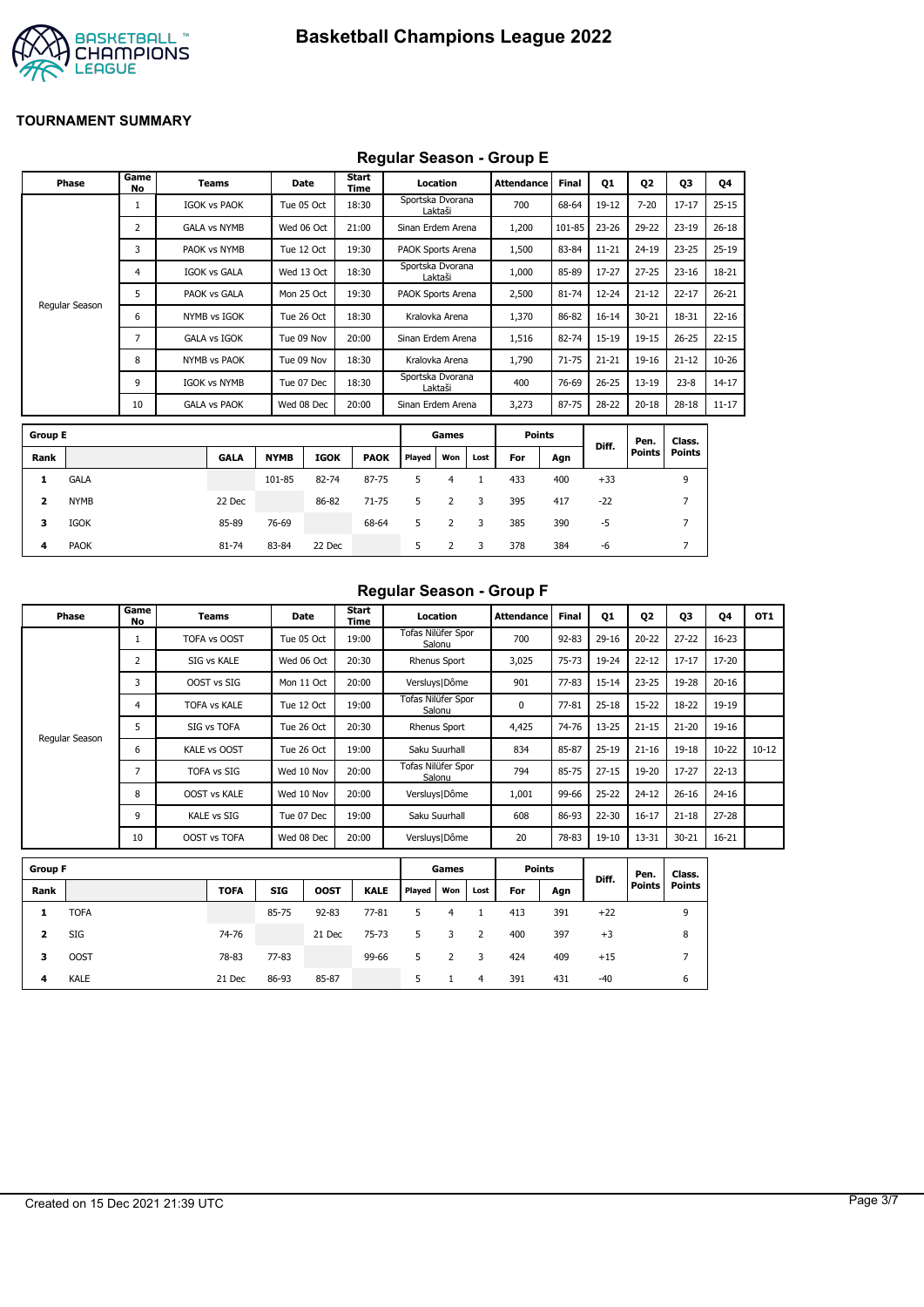

## **Regular Season - Group G**

|                | Phase          | Game<br><b>No</b> | <b>Teams</b>        | <b>Date</b> |            | <b>Start</b><br><b>Time</b> |                                               | Location       |                | Attendance    | <b>Final</b> | Q1        | Q <sub>2</sub>        | Q3                      | Q4        | OT <sub>1</sub> | OT <sub>2</sub> |
|----------------|----------------|-------------------|---------------------|-------------|------------|-----------------------------|-----------------------------------------------|----------------|----------------|---------------|--------------|-----------|-----------------------|-------------------------|-----------|-----------------|-----------------|
|                |                | $\mathbf{1}$      | <b>BRIN vs HOLO</b> | Wed 06 Oct  |            | 20:30                       | Palazzetto dello Sport<br>"Elio Pentassuglia" |                |                | 1,000         | 61-88        | $9 - 29$  | $13 - 20$             | $17 - 21$               | $22 - 18$ |                 |                 |
|                |                | $\overline{2}$    | CLUJ vs DSK         | Tue 05 Oct  |            | 19:30                       |                                               | <b>BTarena</b> |                | 1,650         | 66-60        | 14-21     | $18 - 10$             | $21 - 16$               | $13 - 13$ |                 |                 |
|                |                | 3                 | <b>BRIN vs CLUJ</b> | Mon 18 Oct  |            | 20:30                       | Palazzetto dello Sport<br>"Elio Pentassuglia" |                |                | 1,500         | $71 - 76$    | $15 - 18$ | $14 - 12$             | $12 - 17$               | 30-29     |                 |                 |
|                |                | 4                 | DSK vs HOLO         | Tue 07 Dec  |            | 20:00                       | Volkswagen Arena                              |                |                | 0             | 86-79        | 18-23     | $22 - 19$             | $26 - 14$               | $20 - 23$ |                 |                 |
|                |                | 5                 | HOLO vs CLUJ        | Wed 03 Nov  |            | 19:45                       | Holon Toto Arena                              |                |                | 0             | 78-68        | $22 - 20$ | $15 - 16$             | $21 - 19$               | $20 - 13$ |                 |                 |
|                | Regular Season | 6                 | DSK vs BRIN         | Wed 03 Nov  |            | 20:00                       | Volkswagen Arena                              |                |                | 750           | 82-76        | $22 - 27$ | $22 - 21$             | $19 - 13$               | 19-15     |                 |                 |
|                |                | 7                 | <b>BRIN vs DSK</b>  | Tue 16 Nov  |            | 20:30                       | Palazzetto dello Sport<br>"Elio Pentassuglia" |                |                | 1,400         | 82-73        | $22 - 16$ | 19-27                 | $20 - 8$                | $21 - 22$ |                 |                 |
|                |                | 8                 | CLUJ vs HOLO        | Wed 17 Nov  |            | 19:30                       |                                               | <b>BTarena</b> |                | 0             | 106-<br>101  | $17 - 24$ | $20 - 22$             | $20 - 15$               | $26 - 22$ | $11 - 11$       | $12 - 7$        |
|                |                | 9                 | HOLO vs DSK         | Wed 15 Dec  |            | 21:00                       | Holon Toto Arena                              |                |                | 0             | 64-57        | $15 - 19$ | $12 - 10$             | $22 - 13$               | $15 - 15$ |                 |                 |
|                |                | 10                | CLUJ vs BRIN        | Wed 15 Dec  |            | 19:00                       |                                               | <b>BTarena</b> |                | 4,112         | 104-94       | $28-19$   | $27 - 29$             | $28 - 26$               | $21 - 20$ |                 |                 |
| <b>Group G</b> |                |                   |                     |             |            |                             |                                               | Games          |                | <b>Points</b> |              |           |                       |                         |           |                 |                 |
|                |                |                   |                     |             |            |                             |                                               |                |                |               |              | Diff.     | Pen.<br><b>Points</b> | Class.<br><b>Points</b> |           |                 |                 |
| Rank           |                |                   | <b>CLUJ</b>         | <b>HOLO</b> | <b>DSK</b> | <b>BRIN</b>                 | Played                                        | Won            | Lost           | For           | Agn          |           |                       |                         |           |                 |                 |
| 1              | <b>CLUJ</b>    |                   |                     | 106-101     | 66-60      | 104-94                      | 5                                             | $\overline{4}$ | $\mathbf{1}$   | 420           | 404          | $+16$     |                       | 9                       |           |                 |                 |
| 2              | <b>HOLO</b>    |                   | 78-68               |             | 64-57      | 22 Dec                      | 5                                             | 3              | 2              | 410           | 378          | $+32$     |                       | 8                       |           |                 |                 |
| 3              | <b>DSK</b>     |                   | 22 Dec              | 86-79       |            | 82-76                       | 5                                             | $\overline{2}$ | 3              | 358           | 367          | -9        |                       | $\overline{7}$          |           |                 |                 |
| 4              | <b>BRIN</b>    |                   | 71-76               | 61-88       | 82-73      |                             | 5                                             | $\mathbf{1}$   | $\overline{4}$ | 384           | 423          | $-39$     |                       | 6                       |           |                 |                 |

## **Regular Season - Group H**

|                         | Phase          | Game<br>No     | Teams                 |             | Date         | Start<br>Time |                                       | Location         |              | <b>Attendance</b> | <b>Final</b> | Q1        | Q <sub>2</sub>        | Q3                      | 04        | OT <sub>1</sub> | OT <sub>2</sub> |
|-------------------------|----------------|----------------|-----------------------|-------------|--------------|---------------|---------------------------------------|------------------|--------------|-------------------|--------------|-----------|-----------------------|-------------------------|-----------|-----------------|-----------------|
|                         |                | $\mathbf{1}$   | <b>BURG vs BESIK</b>  |             | Mon 04 Oct   | 20:30         | Pabellon Multiusos<br>Coliseum Burgos |                  |              | 7,415             | 82-74        | $21 - 20$ | $23 - 23$             | $14 - 15$               | $24 - 16$ |                 |                 |
|                         |                | $\overline{2}$ | <b>OLDEN vs VILN</b>  |             | Wed 06 Oct   | 20:00         |                                       | <b>EWE Arena</b> |              | 2,836             | 76-72        | $16 - 18$ | $21 - 20$             | $21 - 21$               | $18 - 13$ |                 |                 |
|                         |                | 3              | <b>VILN vs BURG</b>   |             | Tue 19 Oct   | 19:30         | Avia Solutions Group                  | Arena            |              | 2,632             | 87-69        | $22 - 17$ | $27 - 13$             | $17 - 22$               | $21 - 17$ |                 |                 |
|                         |                | 4              | <b>OLDEN vs BESIK</b> |             | Tue 19 Oct   | 20:00         |                                       | <b>EWE Arena</b> |              | 3,000             | 81-83        | $31 - 25$ | $21 - 17$             | 13-25                   | $16 - 16$ |                 |                 |
|                         |                | 5.             | <b>BESIK vs VILN</b>  |             | Tue 02 Nov   | 20:00         | Besiktas Akatlar Arena                |                  |              | 500               | 82-79        | $22 - 6$  | $22 - 21$             | $11 - 21$               | 14-21     | $5-5$           | $8 - 5$         |
|                         | Regular Season | 6              | <b>BURG vs OLDEN</b>  |             | Tue 02 Nov   | 20:30         | Pabellon Multiusos<br>Coliseum Burgos |                  |              | 6,819             | 92-80        | $24 - 24$ | $16 - 18$             | $33 - 17$               | 19-21     |                 |                 |
|                         |                | $\overline{7}$ | <b>VILN vs BESIK</b>  |             | Wed 17 Nov   | 19:30         | Avia Solutions Group                  | Arena            |              | 4,121             | 82-69        | $20 - 14$ | $21 - 22$             | $22 - 15$               | 19-18     |                 |                 |
|                         |                | 8              | <b>OLDEN vs BURG</b>  |             | Wed 17 Nov   | 20:00         |                                       | <b>EWE Arena</b> |              | 3,157             | 72-85        | $25 - 14$ | $14 - 17$             | $16 - 24$               | 17-30     |                 |                 |
|                         |                | 9              | VILN vs OLDEN         |             | Mon 13 Dec   | 19:30         | Avia Solutions Group                  | Arena            |              | 4,836             | 71-69        | 19-17     | $22 - 16$             | $17 - 18$               | $13 - 18$ |                 |                 |
|                         |                | 10             | <b>BESIK vs BURG</b>  |             | Tue 14 Dec   | 20:00         | Besiktas Akatlar Arena                |                  |              | 568               | 75-82        | 18-21     | 24-25                 | $18 - 19$               | $15 - 17$ |                 |                 |
| <b>Group H</b>          |                |                |                       |             |              |               |                                       | Games            |              | <b>Points</b>     |              |           |                       |                         |           |                 |                 |
| Rank                    |                |                | <b>BURG</b>           | <b>VILN</b> | <b>BESIK</b> | <b>OLDEN</b>  | Played                                | Won              | Lost         | For               | Agn          | Diff.     | Pen.<br><b>Points</b> | Class.<br><b>Points</b> |           |                 |                 |
| 1                       | <b>BURG</b>    |                |                       | 21 Dec      | 82-74        | 92-80         | 5                                     | $\overline{4}$   | $\mathbf{1}$ | 410               | 388          | $+22$     |                       | 9                       |           |                 |                 |
| $\overline{\mathbf{2}}$ | <b>VILN</b>    |                | 87-69                 |             | 82-69        | 71-69         | 5                                     | 3                | 2            | 391               | 365          | $+26$     |                       | 8                       |           |                 |                 |
| з                       | <b>BESIK</b>   |                | 75-82                 | 82-79       |              | 21 Dec        | 5                                     | $\overline{2}$   | 3            | 383               | 406          | $-23$     |                       | 7                       |           |                 |                 |
| 4                       | <b>OLDEN</b>   |                | 72-85                 | 76-72       | 81-83        |               | 5                                     | $\mathbf{1}$     | 4            | 378               | 403          | $-25$     |                       | 6                       |           |                 |                 |
|                         |                |                |                       |             |              |               |                                       |                  |              |                   |              |           |                       |                         |           |                 |                 |

| Legend:    |                |       |                   |     |              |    |              |
|------------|----------------|-------|-------------------|-----|--------------|----|--------------|
| Class.     | Classification | Diff. | <b>Difference</b> | DSQ | Disqualified | GP | Games played |
| <b>OTx</b> | ⊃vertime       | Qx    | Quarter Time      | W/L | Win/Loss     |    |              |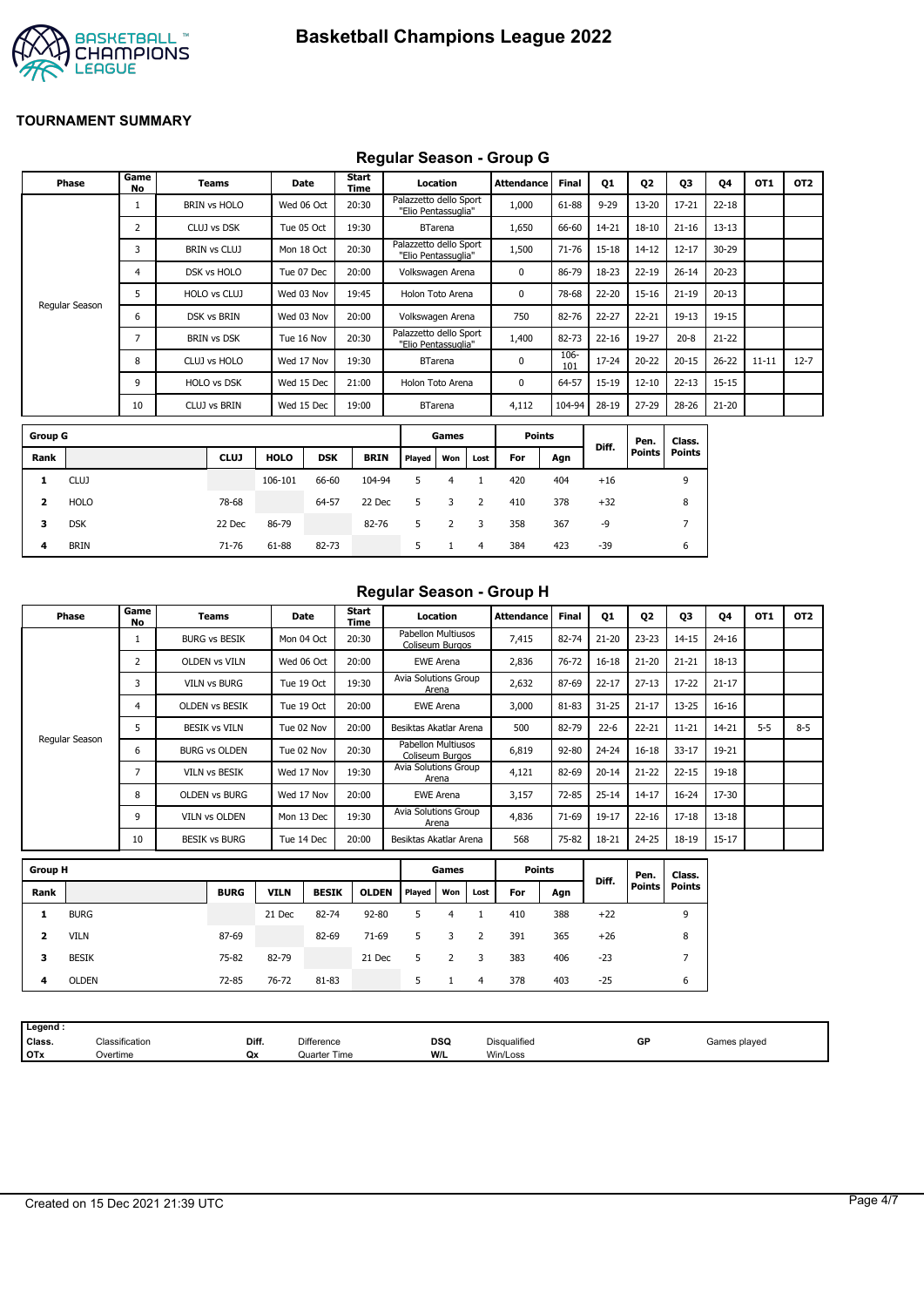

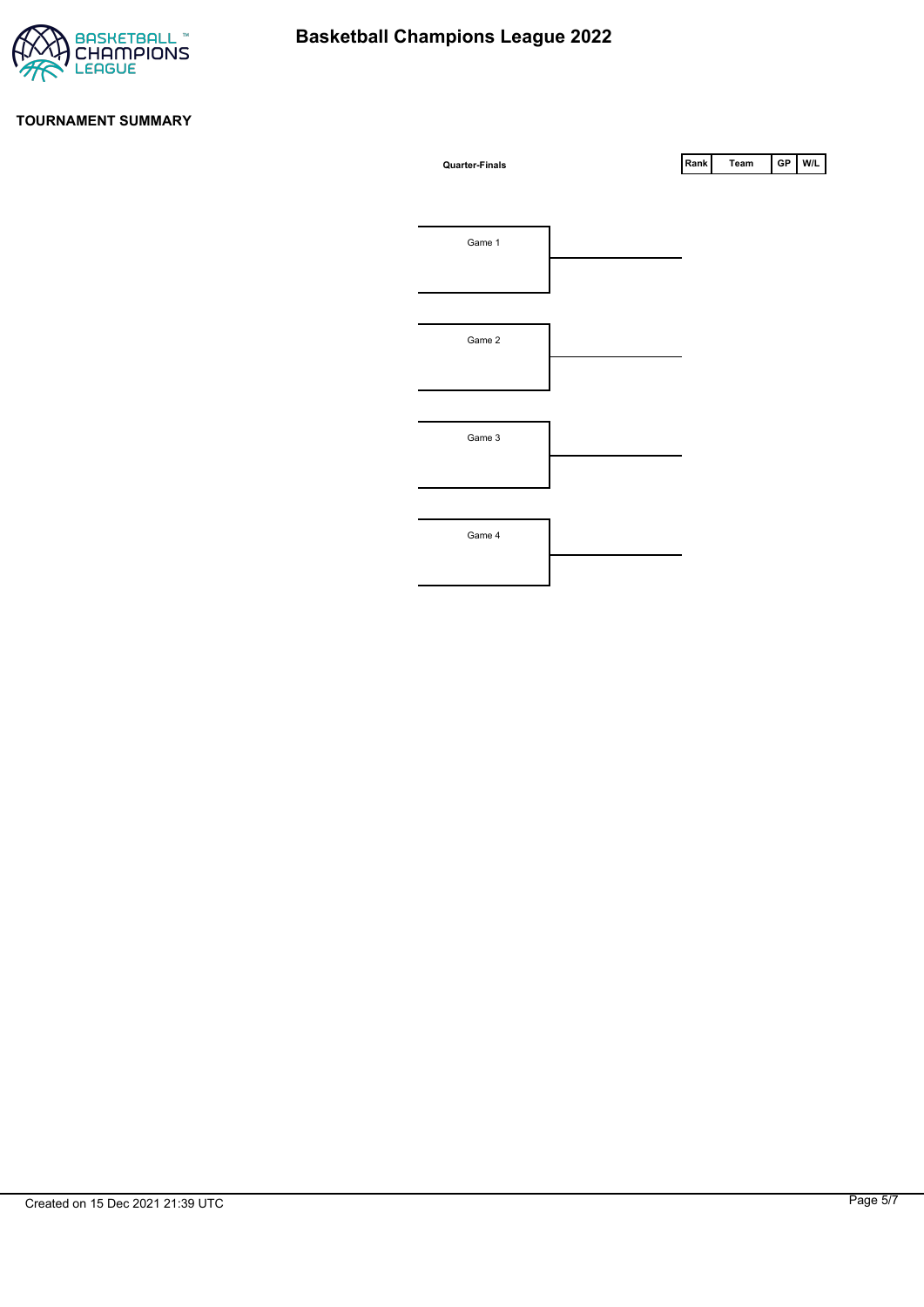

# **Basketball Champions League 2022**

#### **TOURNAMENT SUMMARY**

**Play-ins**

| Game 8 |  |
|--------|--|
|        |  |
|        |  |
| Game 7 |  |
|        |  |
|        |  |
| Game 6 |  |
|        |  |
|        |  |
| Game 5 |  |
|        |  |
|        |  |
| Game 4 |  |
|        |  |
|        |  |
|        |  |
| Game 3 |  |
|        |  |
|        |  |
| Game 2 |  |
|        |  |
|        |  |
| Game 1 |  |
|        |  |
|        |  |